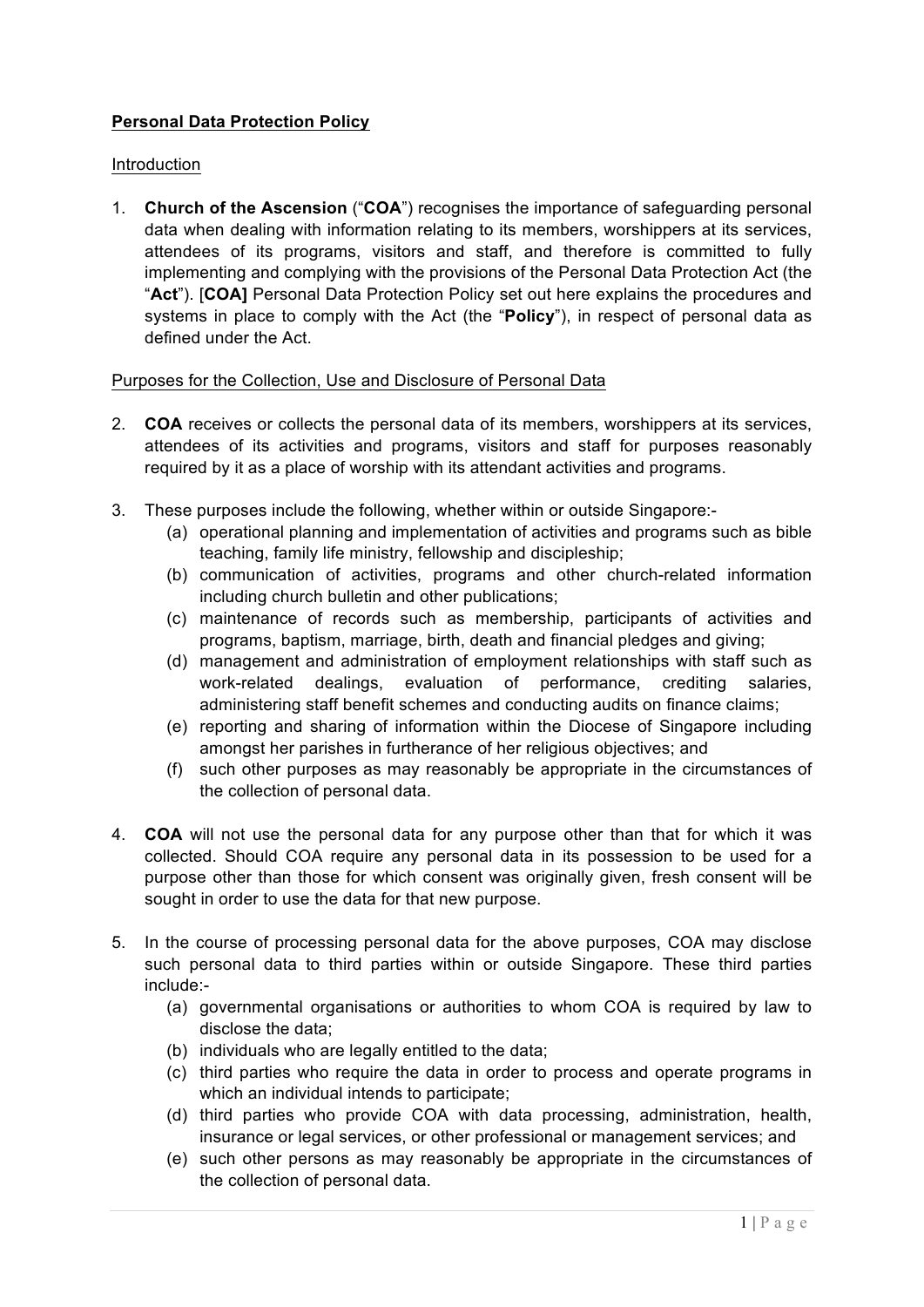6. Disclosure to third parties outside Singapore shall only be to organisations that are required or undertake to process the data with a comparable level of data protection as that required under Singapore law.

## Minors below 13

7. **COA** shall not collect, use or disclose personal data of persons below the age of thirteen (13) for any purpose unless written parental or guardian consent has been given for such purpose.

## Withdrawal of consent

8. Should you wish to withdraw or limit your consent to **COA's** collection, use and disclosure of your personal data, please write in with full particulars to our Data Protection Officer ("**DPO**") using the contact details provided in paragraph 19 below.

## Confidentiality

- 9. Any personal data collected by **COA** shall be accessible by employee(s) of **COA** to serve the purpose for which the data was collected. Such employee(s) shall observe strict confidentiality at all times.
- 10. In the event personal data is disclosed to third parties, such third parties will be required to sign an agreement requiring them to observe confidentiality at all times and to use the personal data only for the purpose for which it was disclosed to them.

# Data Protection Officer

11. **COA** has designated a DPO to deal with day-to-day data protection matters and complaints, encourage good data handling practices and ensure that **COA** complies with the Act and implements the Policy. If you have any questions, complaints or concerns, please contact the DPO using the contact details provided in paragraph 19 below.

#### **Accuracy**

12. **COA** endeavours to take all reasonable steps to ensure that personal data in its possession or under its control is accurate, up-to-date, and complete. If there is any error or omission in the personal data you have provided to **COA**, please write in to our DPO with the necessary details for correction of your data. If any personal data you have provided to **COA** becomes inaccurate, please contact our DPO to update your data.

#### Access

13. Should you wish to access any personal data collected by **COA** or understand how such data has been used or disclosed, please write in to our DPO with your request. The DPO will provide you with the requested information within a reasonable time, after